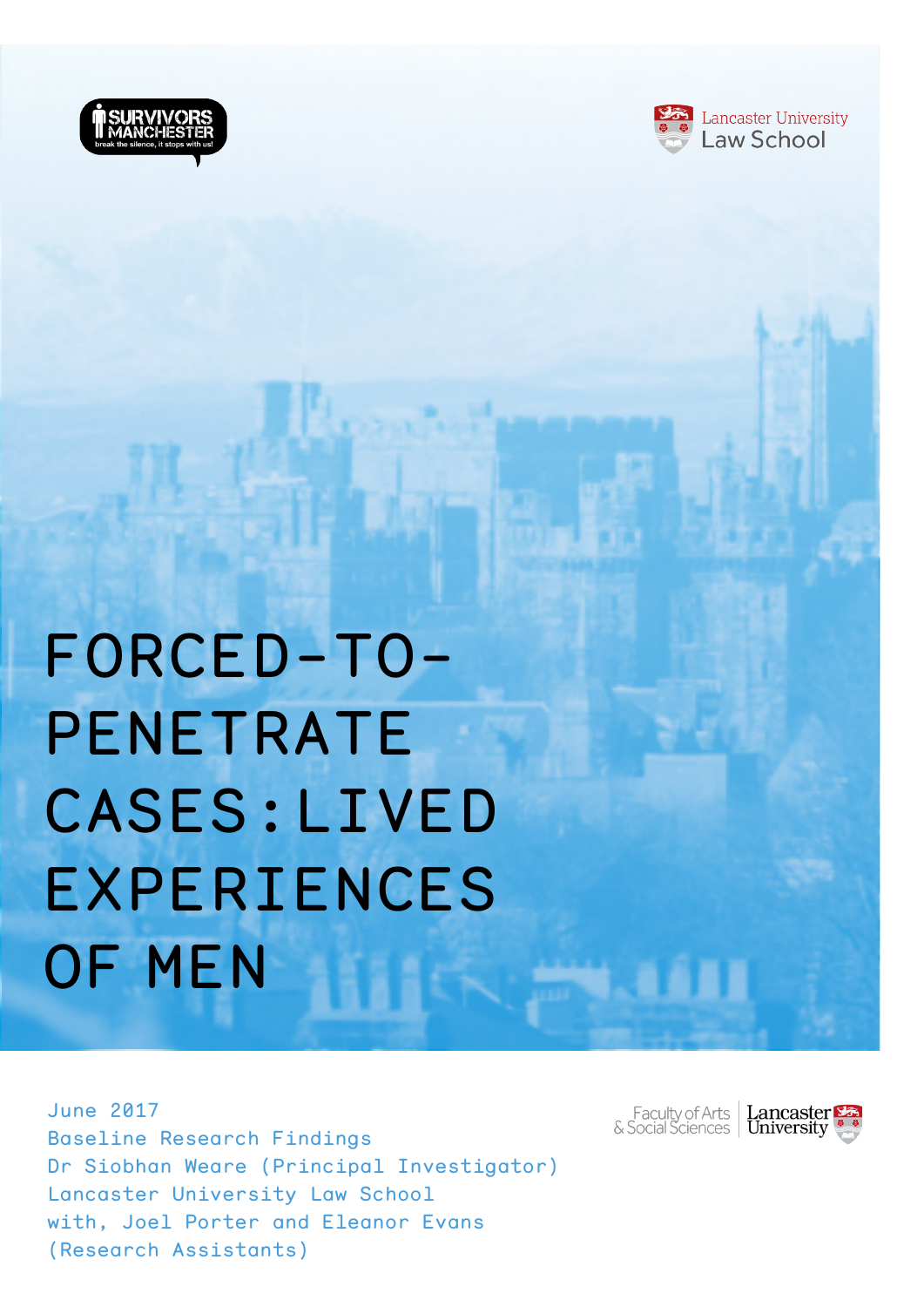# CONTENTS

- Context
- Research design
- Findings
- Survey participants
- Forced-to-penetrate experiences
- Implications

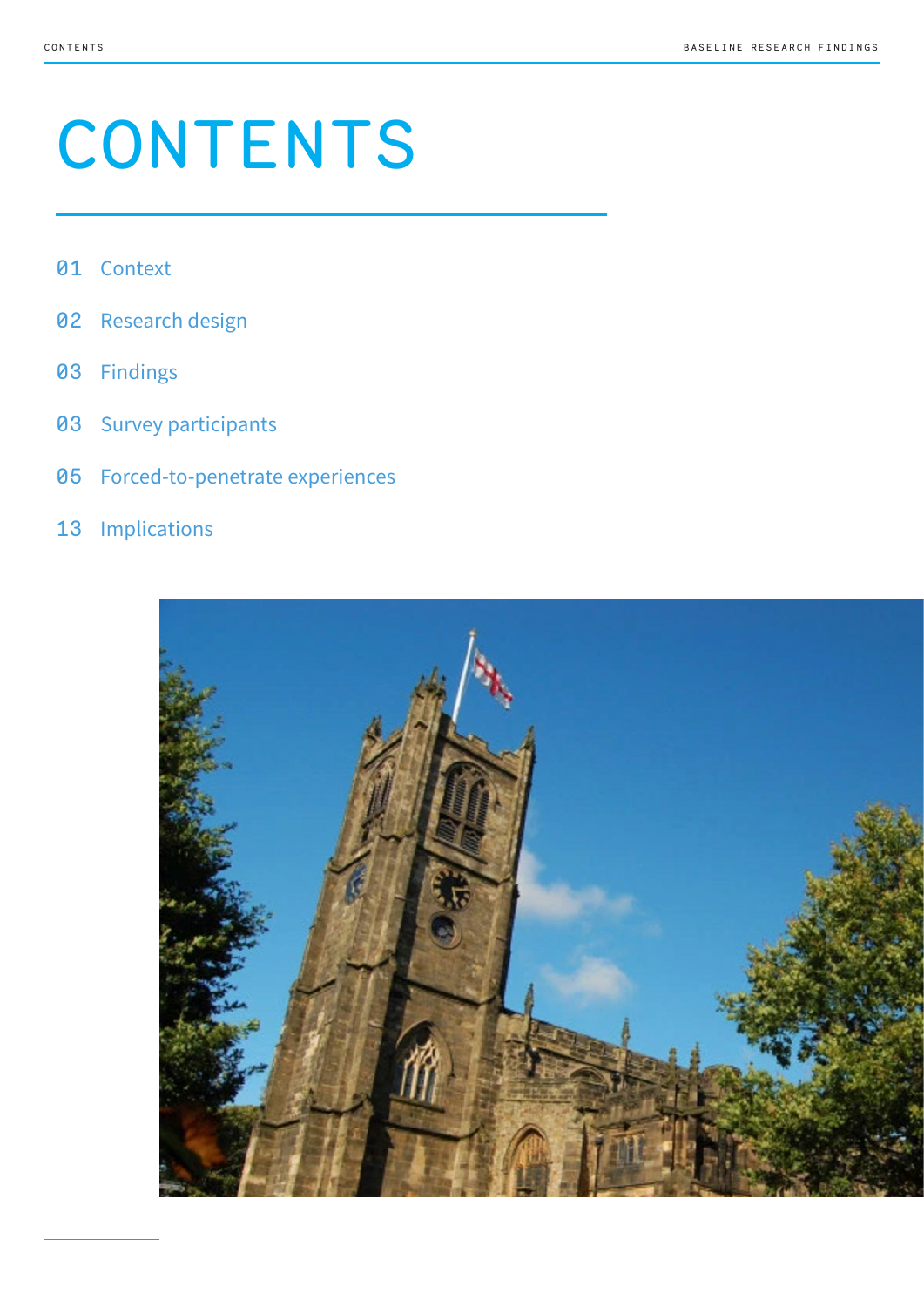# CONTEXT

## Forced-to-penetrate cases: lived experiences of men baseline research findings<sup>1</sup>

Very little is known about the occurrence of forced-to-penetrate cases and the experiences of men who face this type of sexual violence from women. The existing data on this issue is very limited in scope, much of it is out of date, and there is no data within the UK, preceding this study, that concerns this form of sexual violence. The data collected and summarised within this report is the first of its kind collected in the UK.

Forced-to-penetrate cases involve a man being forced to penetrate, with his penis, a female perpetrator, either orally, vaginally, or anally. These cases are not recognised as rape under the existing law in England and Wales.<sup>2</sup> Whilst requiring

non-consensual penile-vaginal/oral/anal penetration, the law only recognises men as capable of being principal offenders. Women are not legally recognised as capable of committing rape, except as accomplices.<sup>3</sup> Therefore, forced-topenetrate cases are prosecutable as either sexual assault<sup>4</sup> or causing a person to engage in sexual activity without consent.<sup>5</sup>

<sup>1</sup>This research project was funded by a Lancaster University Faculty of Arts and Social Sciences Knowledge Exchange Grant (2016-2017)

<sup>2</sup> Found in Sexual Offences Act, s 1 which defines rape as the intentional, non- consensual penile penetration of the vagina, anus or mouth of another person without consent and without reasonable belief in their consent.

3 DPP v K&B [1997] 1 Cr. App. R. 36 4 Sexual Offences Act 2003, s 3 defines sexual assault as intentional, non-consensual sexual touching of another person. 5 Sexual Offences Act 2003, s 4.

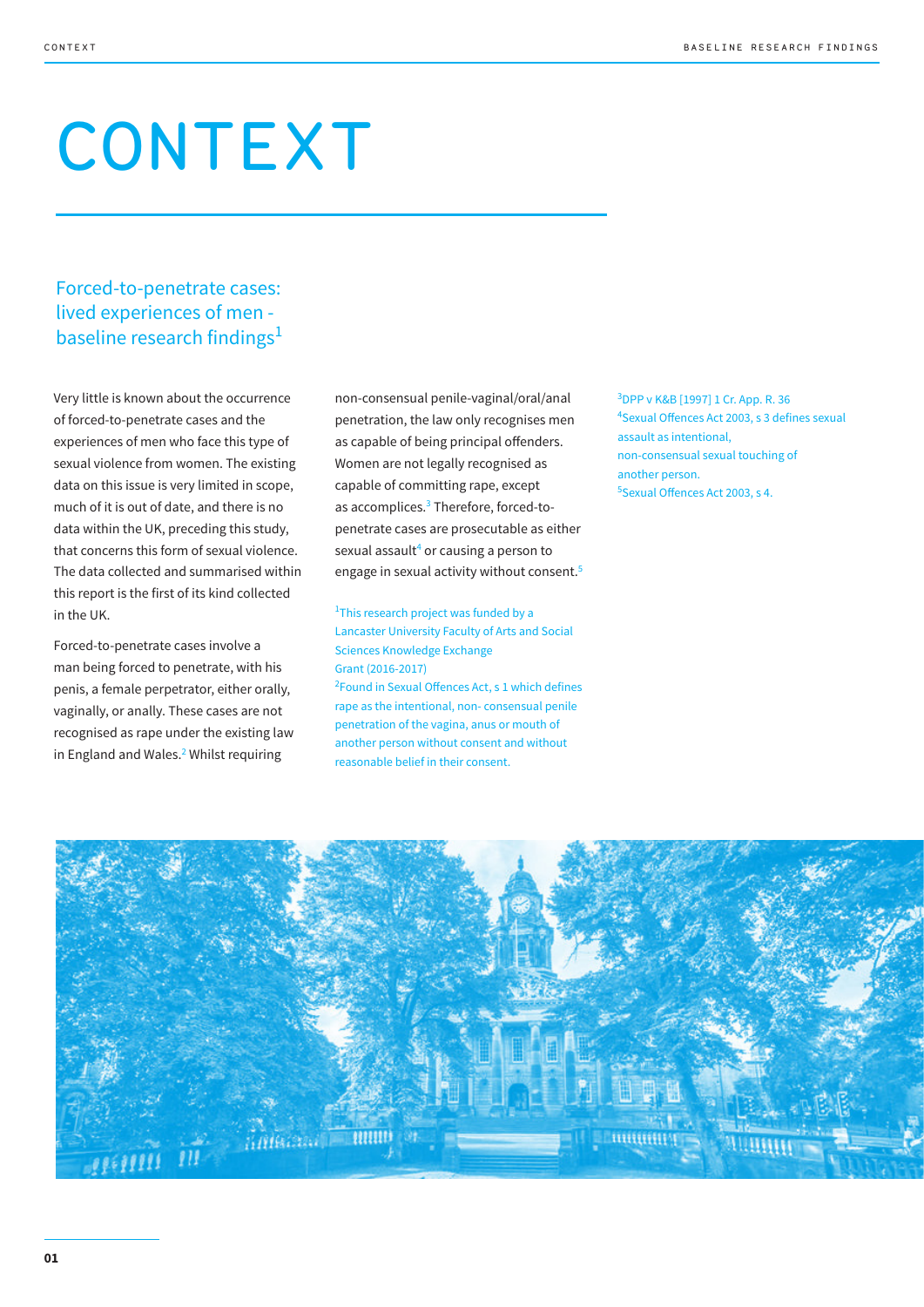# RESEARCH DESIGN

The data in this report was collected using an online survey, allowing participant anonymity to be maintained, and participation across the UK to be maximised. The survey was widely publicised by local, national, and international press, as well as across social media. Information about the survey was also distributed nationally via email to organisations working with men who had experienced sexual violence. A project website<sup>6</sup> was set up to provide information to potential participants.

Over 200 men participated in the survey, resulting in a usable dataset involving 154 participants. Depending on their answers, participants could answer up to 36 questions, both quantitative and qualitative in nature, primarily about their most recent experience of being compelled to penetrate a woman. Participants were not required to answer every question and could skip those questions that they did not want to, or were unable to, answer. This was purposeful to minimise potential distress felt by those recounting possibly traumatic experiences. Participants were signposted to support organisations both before and after completing the survey.

This summary report provides initial baseline findings.

6 http://wp.lancs.ac.uk/forced-to-penetrate-cases/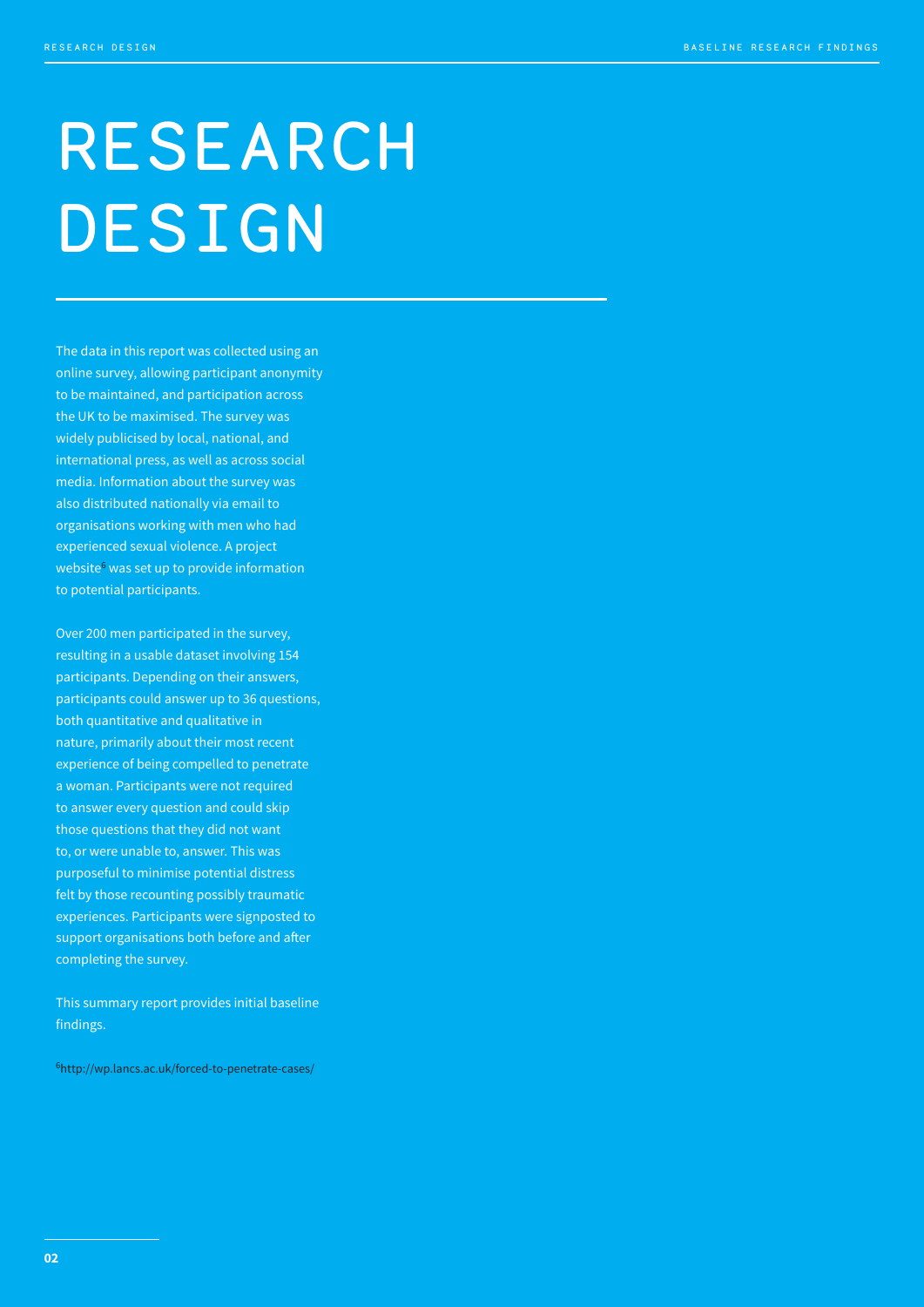# FINDINGS

# SURVEY PARTICIPANTS

### Current Age

148 men provided this information, with the average current age of participants being 38 years. The youngest participant was 18 years old and the oldest was 70 (figure 1).

### Sexual Orientation

152 men disclosed their sexual orientation. 134 (87%) identified as heterosexual; 17 (11%) as bisexual/bicurious, and; 1 (2%) as homosexual.

### Location

Participants came from across the UK. The highest number of participants lived in England (figure 2), and more specifically the South East (figure 3). The only areas in the UK not identified by participants were East Wales and North Scotland.



#### Grouped age ranges (years)

Figure 1: Grouped age ranges of participants (based on 148 responses)



#### Number of respondents

Figure 2: Participants' countries of residence (based on 154 responses)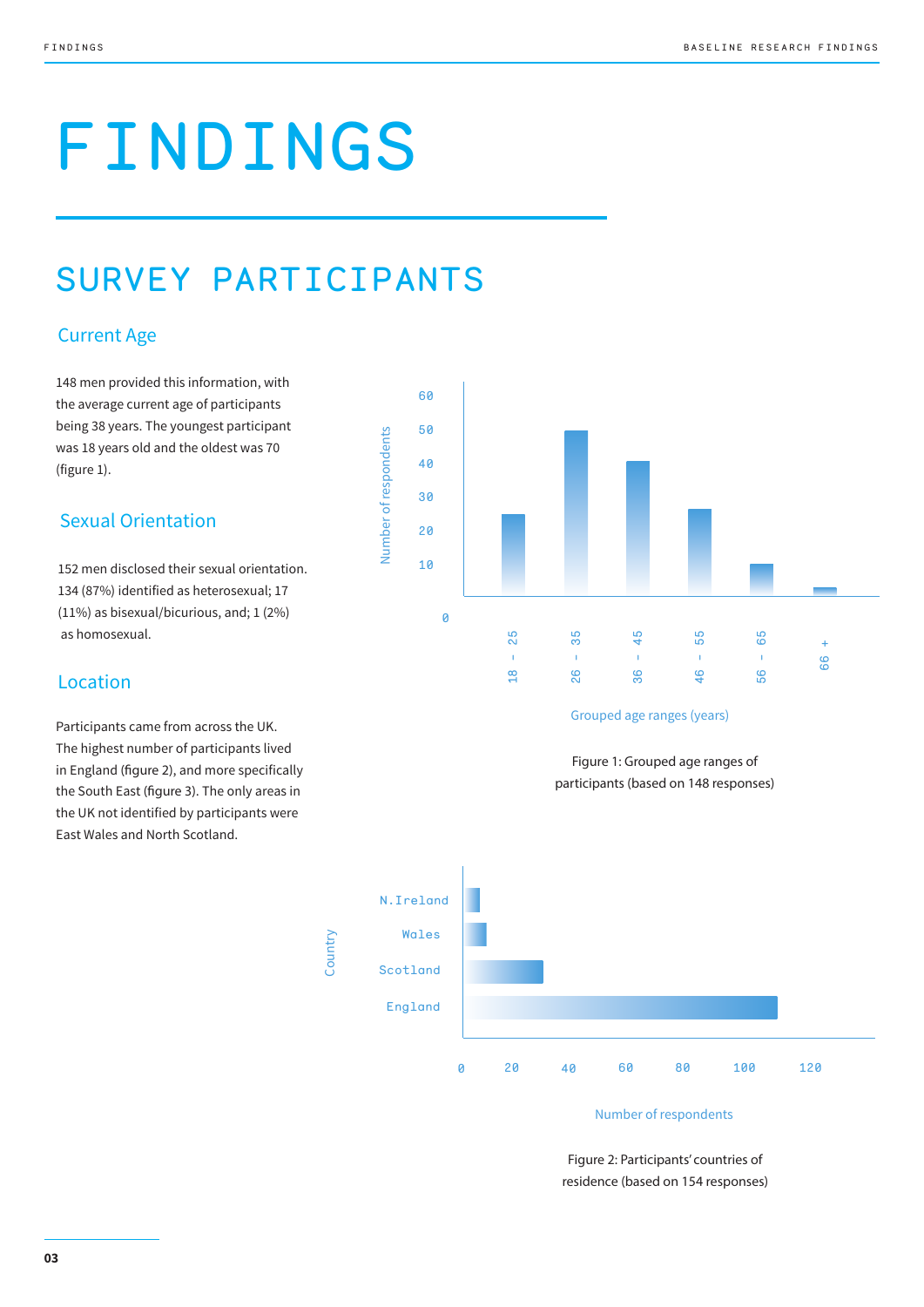

Region

Figure 3: Participants' regions of residence (based on 129 responses)

# "Participants came from across the UK.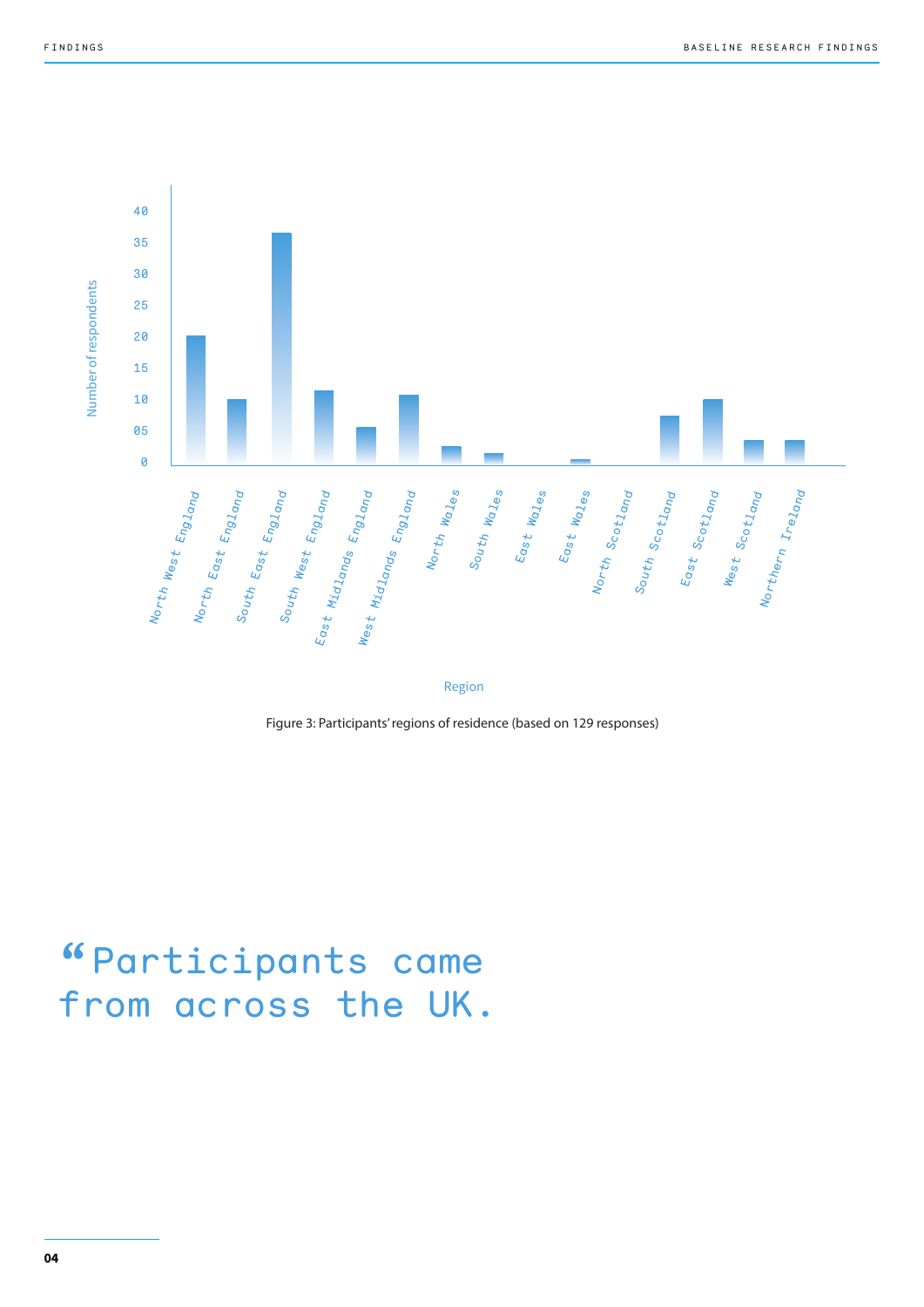# FINDINGS

# FORCED-TO-PENETRATE EXPERIENCES

## Age at the time of compelled penetration

Participants were asked a series of questions in relation to their most recent forced-to-penetrate experience. Based on 153 responses, the average age of participants during their most recent experience was 27 years, with a range of between 2 and 61 years.

- The majority (67 (43.8%)) of respondents were aged 16-25 when their most recent experience occurred.
- 16 (10.5%) of the participants reported that they were between 2 and 15 years old.
- 13 (8.5%) of the respondents were over 45 years old when their most recent experience took place.



#### Number of respondents

Figure 4: Grouped age ranges of participants during their most recent compelled penetration experience (based on 153 responses)



# Type of penetration

# 9% Anal 29% Oral 62% Vaginal

Figure 5: Type of penetration by frequency based on responses from 154 men.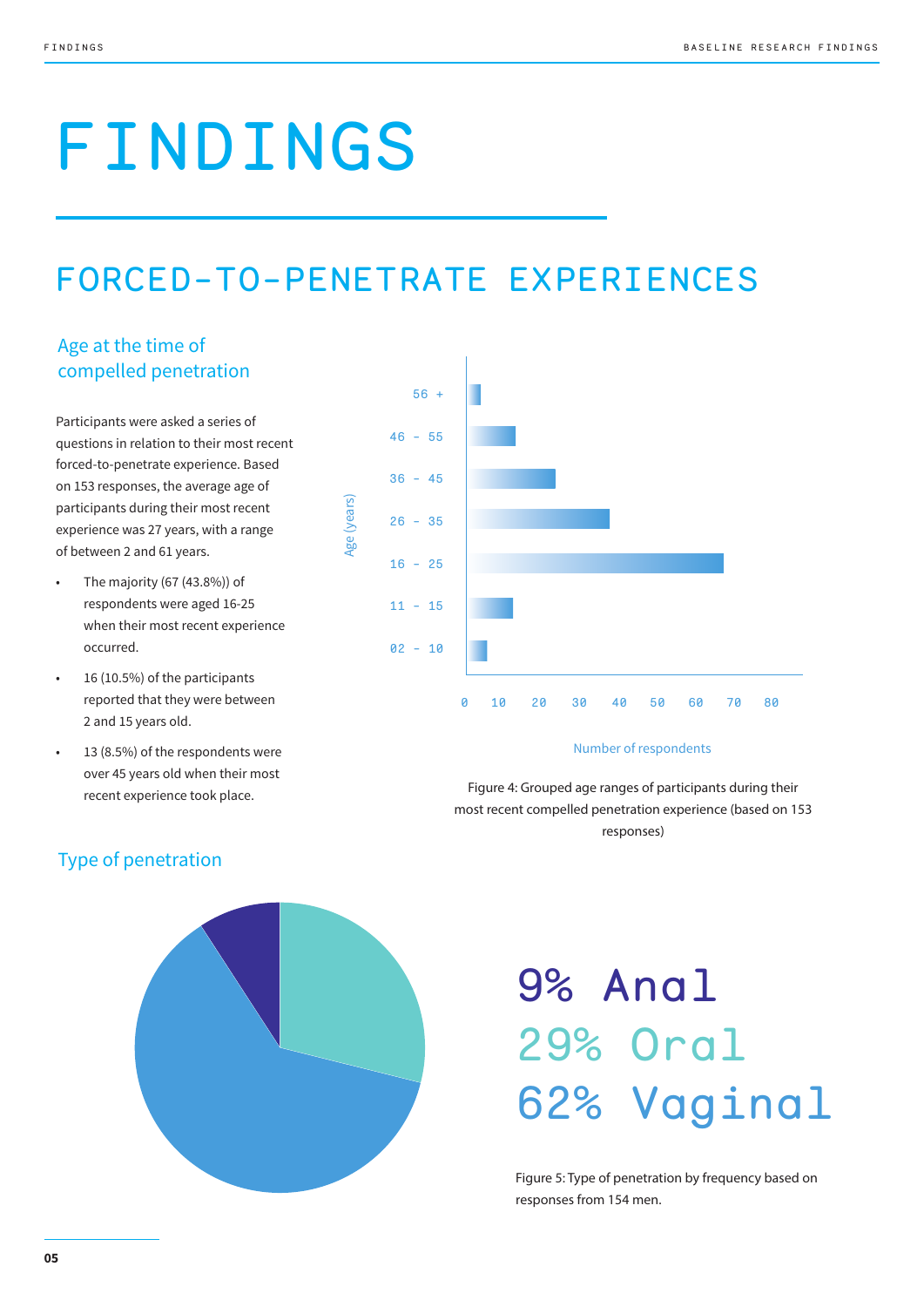Participants were asked about the type of penetration that they were compelled to engage in - vaginal, anal, or oral. In answering this question, participants were encouraged to select more than one option if this reflected their most recent experience.

All 154 men answered this question with some indicating that they had experienced multiple different types of penetration.

Compelled vaginal penetration was reported most frequently, followed by oral and then anal penetration (figure 5).

- One participant disclosed that he was forced to only anally penetrate a woman.
- Eight disclosed being forced to engage in only oral penetration.
- For all the other men, compelled vaginal penetration was involved, either solely, or alongside one of the other forms of penetration.

#### Strategies of female perpetrators

When detailing their forced-to-penetrate experiences, respondents were asked to identify, from a list, the "context" that most closely matched that of their most recent experience (table 1). This "context" focused on the "strategy" used by the female perpetrator in compelling penetration. 153 men provided information and the results are presented in table 1 below in order of descending frequency.

The most frequent strategy employed by female perpetrators was the use of blackmail and threats, accounting for the experience of over one fifth (34) of the men.

The least frequent strategy was the administration of drugs non-consensually, with only two men reporting this. Other notable results here were the high

frequency with which the use of force featured, with 22 men (14.4%) disclosing this as part of their experience. 'None of the options present' was also selected with high frequency by 22 (14.4%) of the respondents.

"The most frequent strategy employed by female perpetrators was the use of blackmail and threats, accounting for the experience of over one fifth of the men.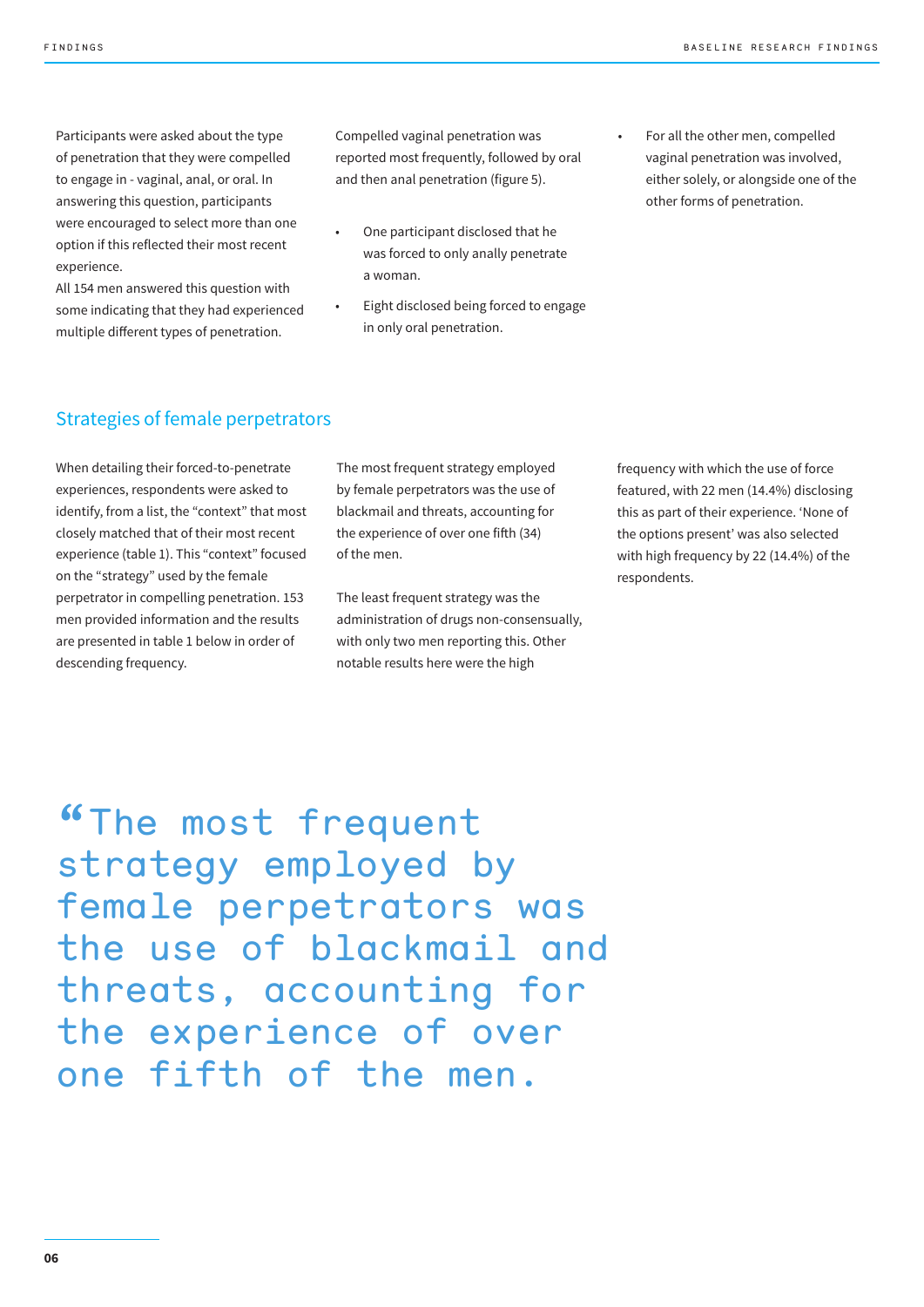| A woman forced you to penetrate her<br>without your concent by:                                                                                                                                                   | Frequency | Percentage |
|-------------------------------------------------------------------------------------------------------------------------------------------------------------------------------------------------------------------|-----------|------------|
| Telling lies, threatening to end the relationship, threatening to spread rumors<br>about you, making promises you knew were untrue, or continually verbally<br>pressuring you after you said you didn't want to   | 34        | 22.20%     |
| Using force, for example holding you down with their body weight, pinning your<br>arms, restraining you, or having a weapon                                                                                       | 22        | 14.40%     |
| None of the options present                                                                                                                                                                                       | 22        | 14.40%     |
| Showing displeasure, criticizing your sexuality or attractiveness. getting angry but<br>not using physical force after you said you didn't want to                                                                | 17        | 11.10%     |
| Forcing you to penetrate her when you were asleep or unconscious from<br>consensually drinking alcohol, and when you came to (regained consciousness) you<br>could not give consent to or stop what was happening | 17        | 11.10%     |
| Forcing you to penetrate her when you were asleep or unconscious from using drugs<br>consensually and when you came to (regained consciousness) you could not stop<br>what was happening                          | 13        | 8.50%      |
| Forcing you to penetrate her after you had been drinking alcohol and were conscious<br>but too intoxicated (drunk) to give her your consent to or stop what was happening                                         | 11        | 7.20%      |
| Threatening to physically harm you or someone close to you                                                                                                                                                        | 8         | 5.20%      |
| Acting together with two or more people to force you to penetrate her where you<br>had made it clear that you did not give your consent to what was happening or were<br>unable                                   | 4         | 2.60%      |
| Encouraging or pressuring you to drink alcohol until you were too intoxicated<br>(drunk) to give consent to or stop what was happening                                                                            | 3         | 2%         |
| Giving you a drug without your knowledge that made you too incapacitated (out of<br>it) to consent to or stop what was happening                                                                                  | 2         | 1.30%      |

Table 1: Strategies used by female perpertrators when forcing men to engage in penetration (based on 153 responses)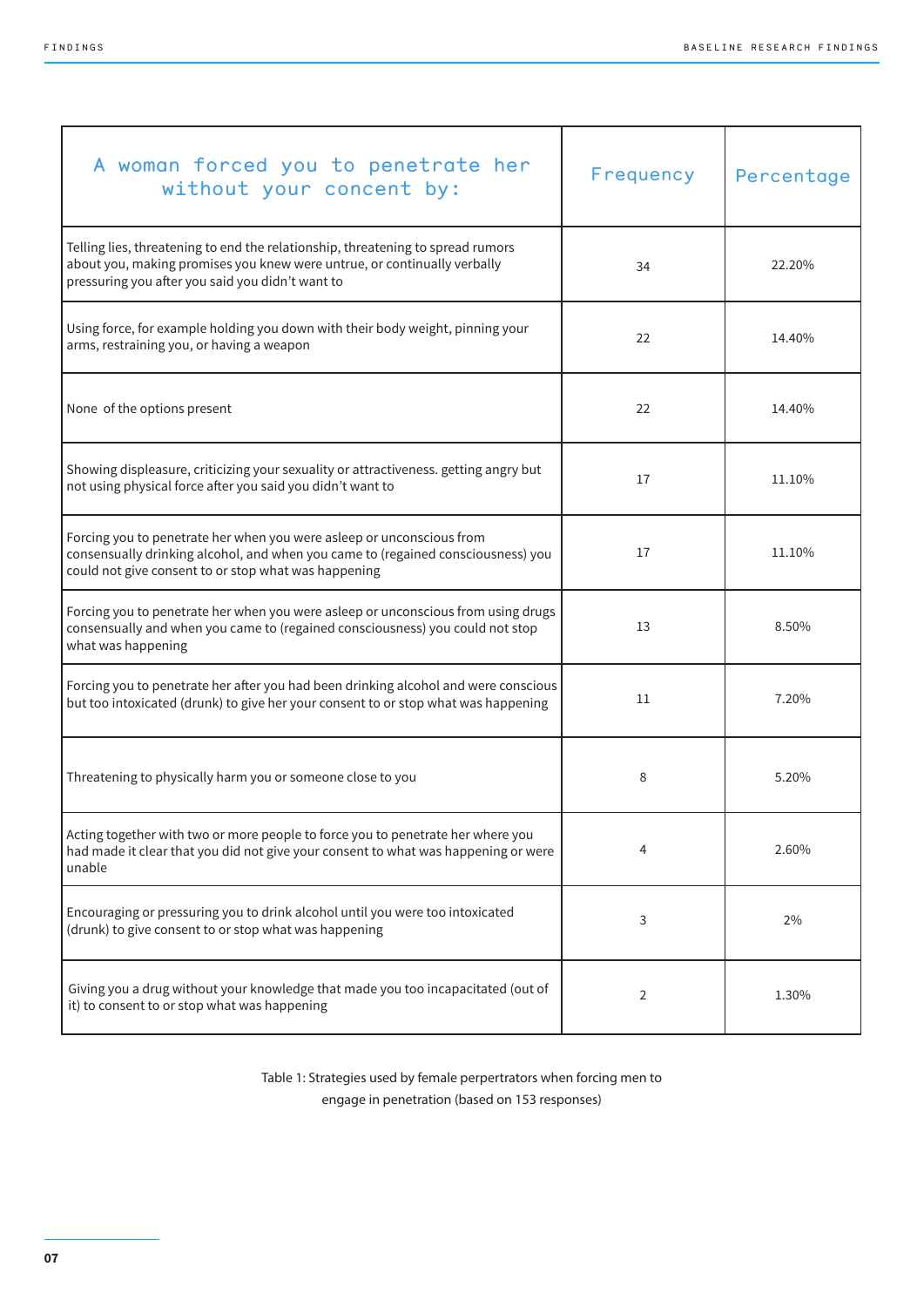#### Relationship with female perpetrator

Data was also collected on the relationship between the participants and female perpetrators at the time that the compelled penetration took place (figure 6). All 154 participants answered this question, with the majority of men reporting that they knew the woman,

often as an acquaintance or a friend (43 (27.9%)). As a total across multiple categories, just over half (79 (51.3%)) of the men were in, or had been in, a relationship (e.g. girlfriend or wife) with the female perpetrator.



#### Relationship with female perpetrator

Figure 6: Relationship with female perpetrator at the time of compelled penetration (based on 154 responses)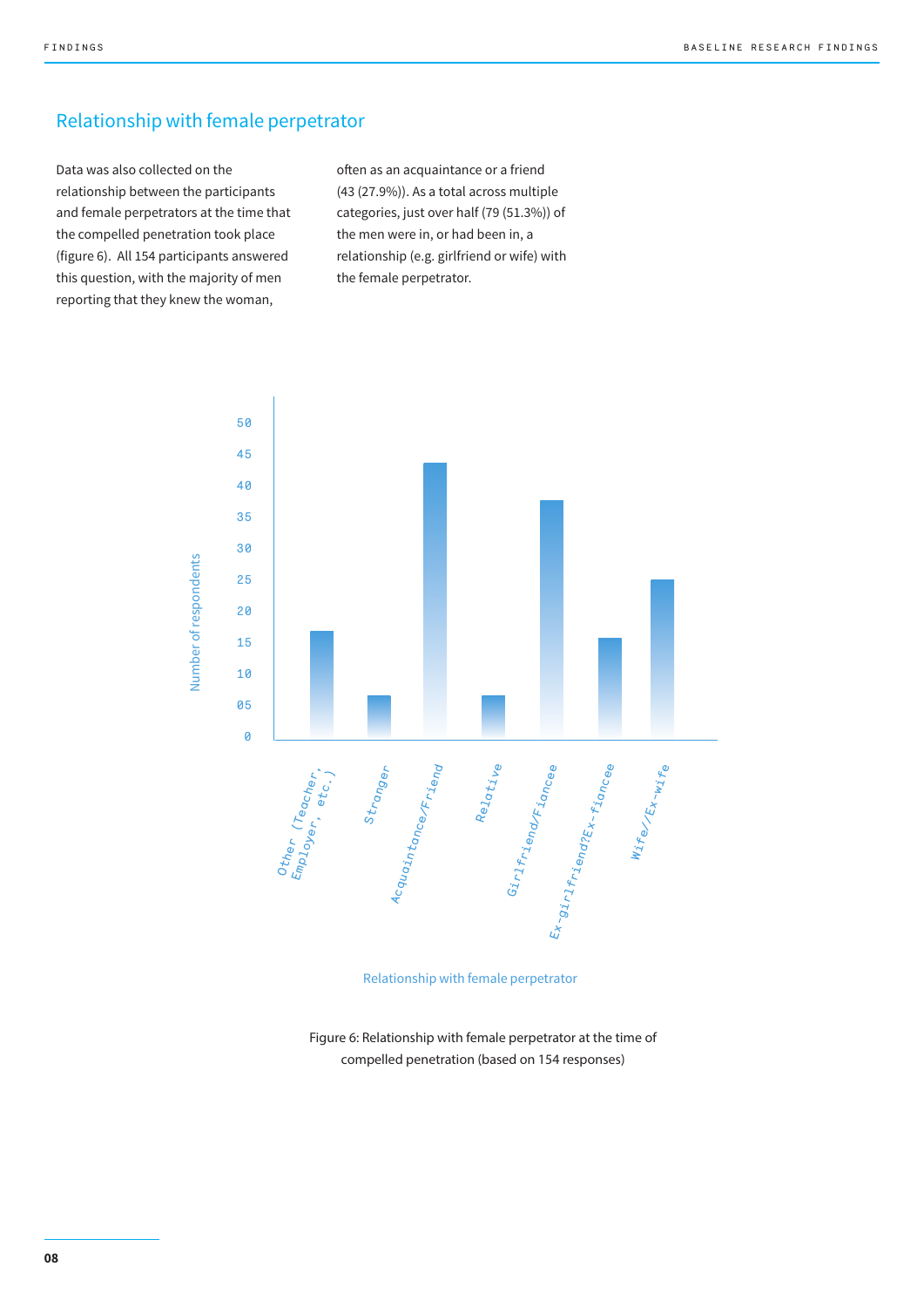## Physical and emotional harm

Almost three-quarters (84 (70.6%)) of the 119 respondents who answered this question reported that they did not experience any physical injuries, either to their genitalia or any other part of their body, as a result of being forced-topenetrate a woman.

When exploring the issue of emotional harm, the picture is more complex. The men were asked to rate from 1 (no negative impact) to 10 (severe negative impact) the extent to which their forced-to-penetrate experience had a negative effect on them emotionally or psychologically (figure 7).

- The average impact was 6 on the scale, suggesting that overall, the experience of being compelled to penetrate a woman had negative emotional and psychological impacts for respondents.
- '10' a severe negative emotional impact - was identified most frequently by the men, (24 (20.9%)) followed by '3' – some (limited) negative impact – as the next most frequent (18 (15.6%)) experience.
- 5.2% of men indicated that they did not experience any negative emotional impact.



#### Number of respondents

Figure 7: Emotional/psychological impact of forced-to-penetrate experience (based on 115 responses)

#### Seeking support

The men who rated the emotional impact of their experience as being higher than a '1' were also asked whether they had sought support for the negative effects experienced. Of the 102 men who answered this question, the majority (76 (74.5%)) had not sought support for the negative emotional effects of their experience.

### Reporting incidents

#### Police

Participants were asked whether they reported their forced-to-penetrate experience to the police. Of the 115 men who answered this question only 2 (1.7%) said 'yes'. For both men who did report to the police, neither case made it to court.

#### Friends and family

Reporting to friends and family was much more common than reporting to the police. However, of the 117 men who answered this question, only 22 (18.8%) told friends and family, and 95 (81.2%) did not.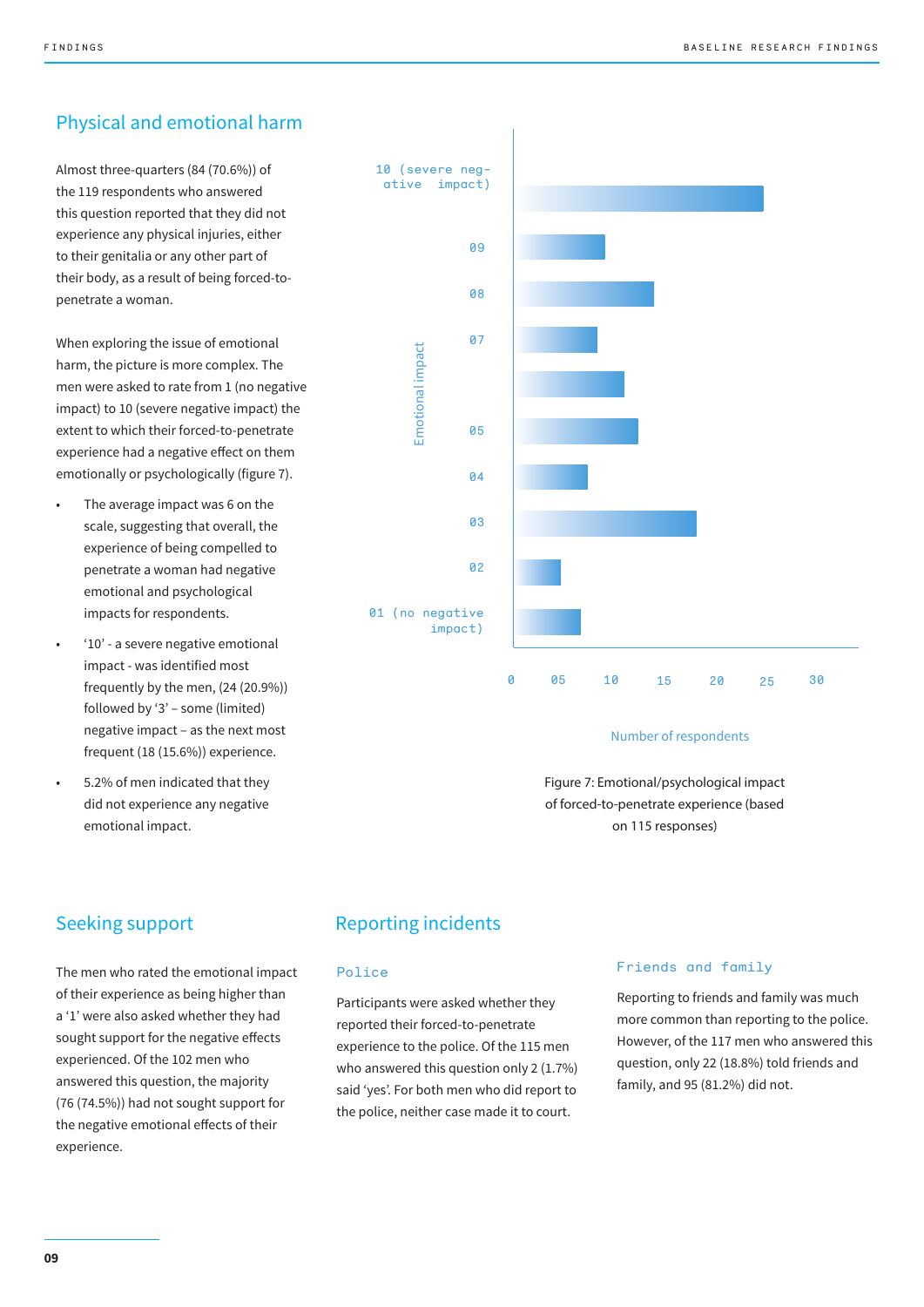### Labelling their experiences

Respondents were asked how they would label or define their experience of being forced-to-penetrate a woman (figure 8). 111 men answered this question.

- 'Rape' was the most frequently used label, with 33 men (29.7%) describing their experience this way.
- The label 'sex' was used least frequently by the respondents to describe their experience (selected by only two of the men).



Number of respondents

Figure 8: the labelling of forced-to-penetrate experiences by male respondents (based on 111 responses)

# "Men most frequently labelled what happened to them as rape.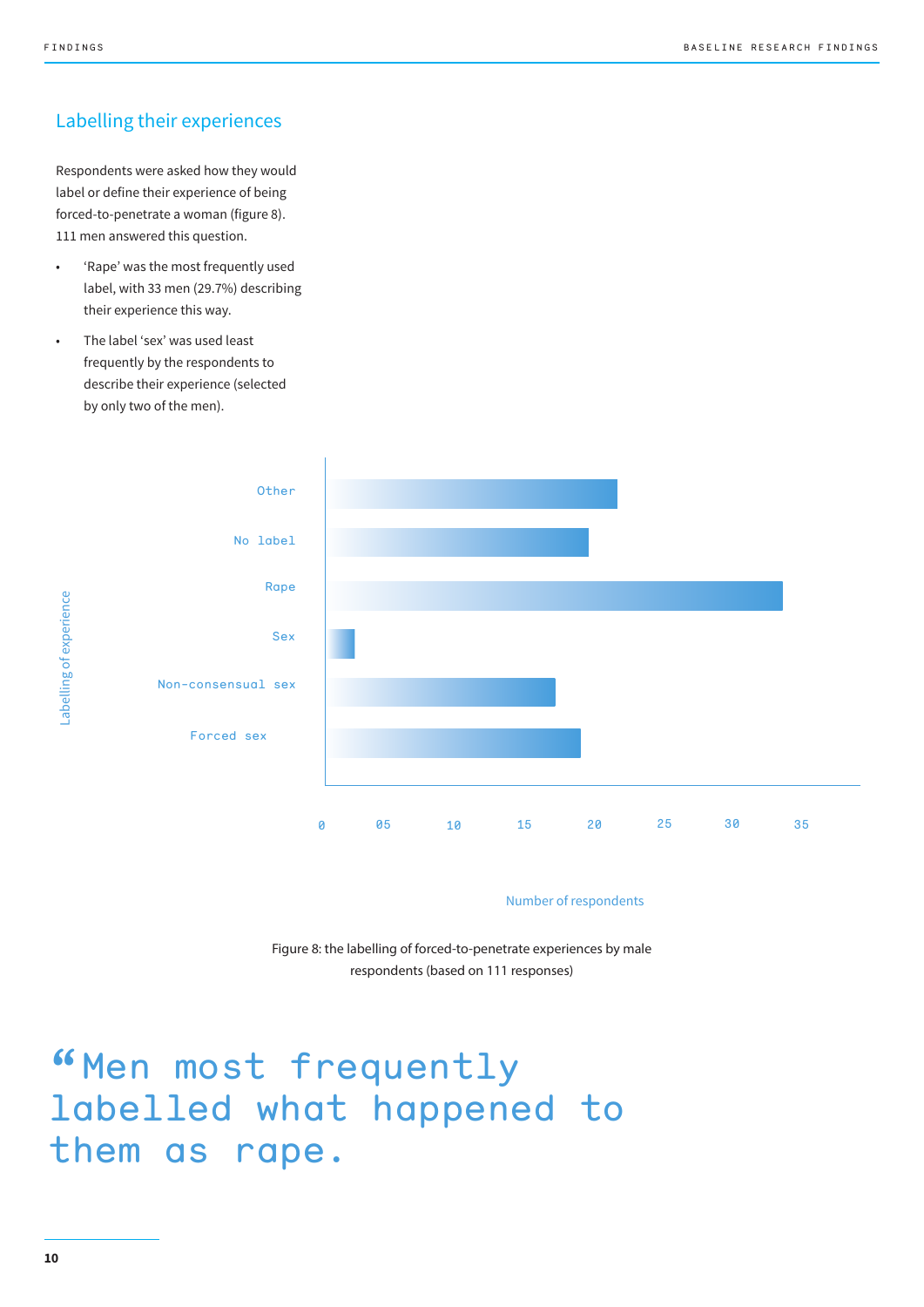### Other experiences of sexual violence perpetrated by women

The final questions in the survey asked respondents whether they had experienced any other sexual violence perpetrated by women. Participants were asked whether they had had any other experiences of being forced-to-penetrate a woman, before the most recent one focused upon in the survey. 108 men answered this question. Just over half of them (56 (51.8%)) reported that they had not had any additional experiences

of compelled penetration, and just under half (52 (48.2%)) disclosed that they had experienced one or more additional instances.

The respondents were also asked if they had experienced any other forms of nonconsensual sexual activity with a woman. They were encouraged to select all of the options that applied to them. Only a third (35 (32.4%)) of the 108 men who answered

this question indicated that they had not experienced any other form of nonconsensual activity with a woman. Thus the majority of the men had experienced other forms of sexual violence, the most frequently reported being sexual assault (sexual touching of genitalia without consent), with 58 reports of this by the participants (figure 9).



#### Other forms of non-consensual sexual activity with a woman

Figure 9: Other experiences of non-consensual sexual activity with a woman (based on 108 responses)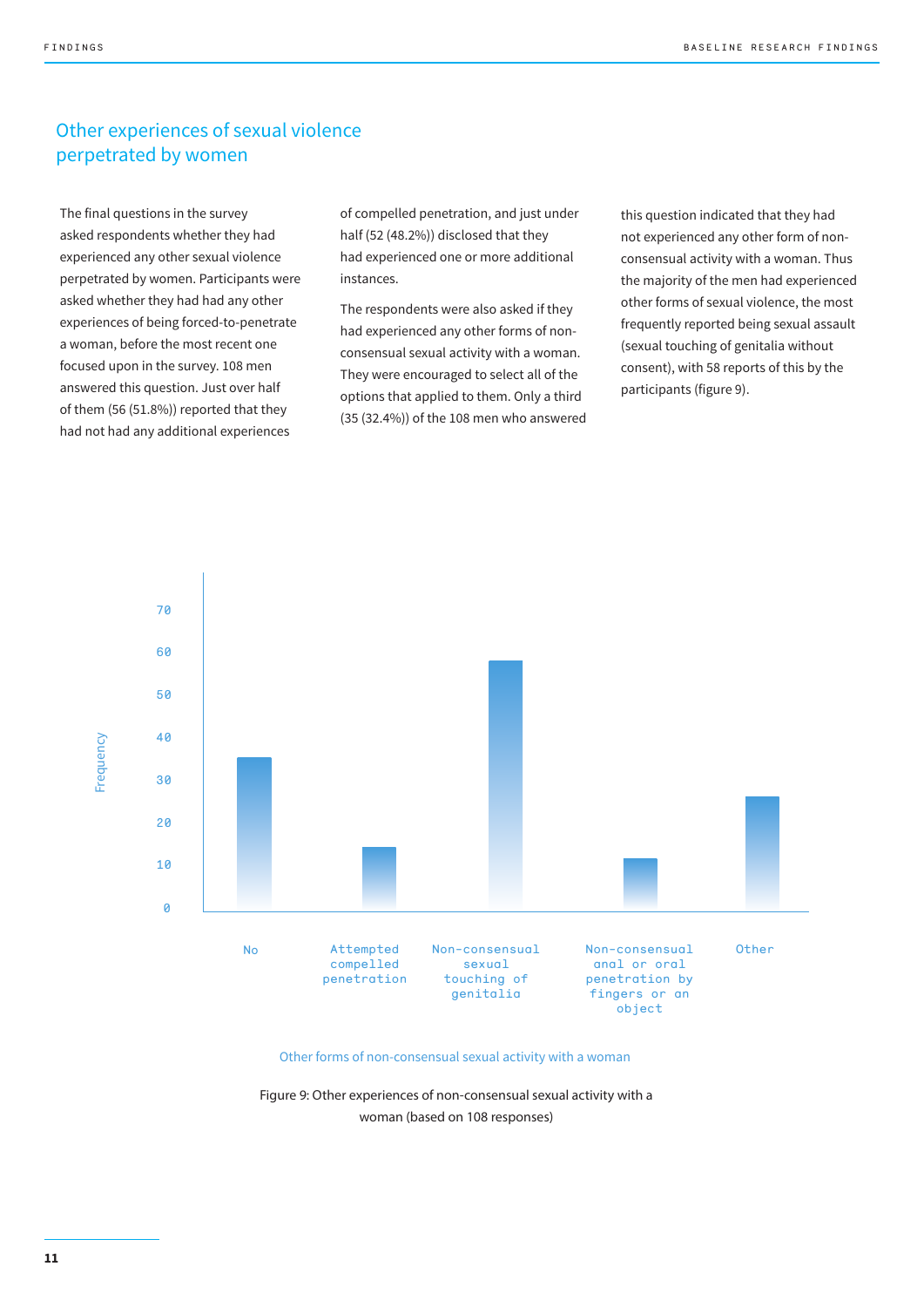"The majority of the men had experienced other forms of sexual violence from women, the most frequently reported being sexual assault (sexual touching of genitalia without consent), with 58 reports of this by the participants.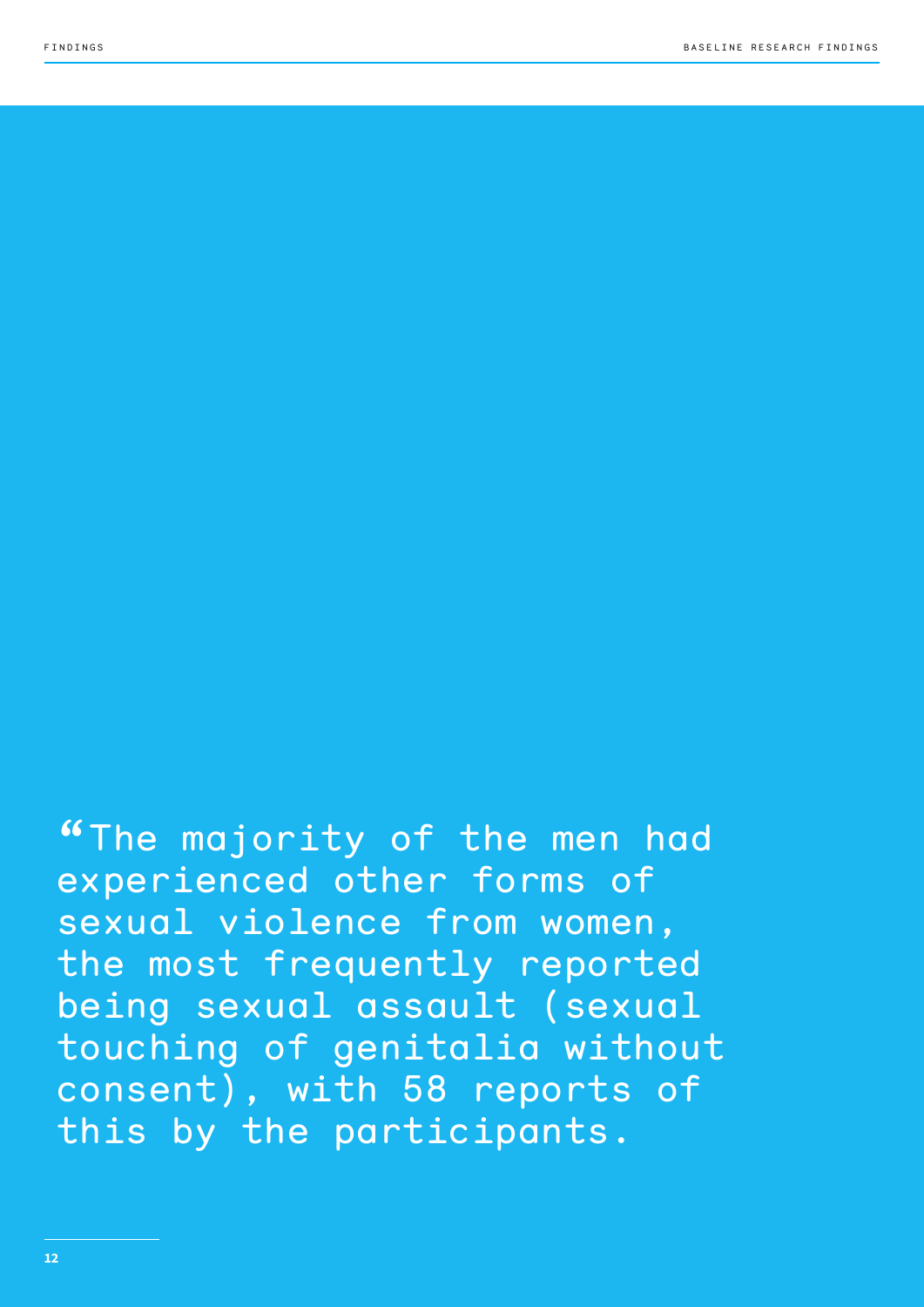# IMPLICATIONS

## **01.** Two of the most powerful and pervasive stereotypes around men experiencing sexual violence perpetratred by women are wrong.

Gender stereotypes around masculinity, femininity, and sexual violence assume that:

- Women's "weaker" physical stature, and thus presumed inability to overpower men, means compelled penetration cannot or does not take place.<sup>7</sup>
- Men value and enjoy sex and so view all sexual opportunities with women as positive.<sup>8</sup>

These stereotypes can impact upon public perceptions and understanding in relation to men's experiences of sexual violence perpetrated by women, as well as professional policies and practice in responding to such cases. The data presented in this report provides compelling evidence to rebuff these stereotypes. The participation of over 150 men in the online survey sharing their experiences of compelled penetration

evidences empirically, for the first time in the UK, that this form of sexual violence can and does happen.

**"Weaker" physical stature is not a barrier to women being perpetrators, and indeed "use of force" is the second most frequently cited strategy in the experience of respondents (table 1).**

The incorrectness of the myth around male physical strength and dominance is also reinforced by the fact that the strategies typically stereotyped as being needed for a woman to overpower a man, e.g. the involvement of multiple participants

or the non-consensual use of drugs or alcohol, feature least frequently within the results. The strategies used by the female perpetrators were complex and varied, with alcohol having a role to play, most frequently consumed consensually before the compelled penetration took place (table 1).

**The most frequently reported strategy was that of blackmail and coercion. The high frequency with which this appears has implications for considering how the new coercive control offence9 may be used in the context of such cases.**

So-called "lucky boy" syndrome – where (heterosexual) men are taught to value and enjoy sex and so are stereotyped as viewing all sexual opportunities as positive – means that it is assumed that men do not experience any emotional harm from heterosexual sexual experiences, whether consensual or not.<sup>10</sup> Whilst a small proportion (5.2%) of men in the study indicated that their compelled penetration experience had no negative impact on them, the data in this study suggests that for the majority of men some degree of negative emotional impact was experienced. This is reflected in an average impact rating of 6/10 (with 10 being severe negative impact).

The picture that emerges in relation to emotional harms is a complex and nuanced one, reflecting the fact that everyone who experiences sexual violence does so differently. Perhaps most strikingly

though, men most frequently indicated that they had experienced a severe negative emotional impact because of their compelled penetration experience (figure 7). This directly contravenes stereotypes that all men view all sexual experiences as positive.

**The high frequency with which negative emotional impacts appear has implications for considering the resourcing of professional support for these men, as well as how and where it is provided.** 

<sup>7</sup>Struckman-Johnson, C. and Anderson, P.B (1998) "Men Do and Women Don't" : Difficulties in Researching Sexual Aggressive Women' in Anderson, P.B and Struckman-Johnson, C. (eds) Sexually aggressive women: Current perspectives and controversies, 1st ed. New York: Guildford Press, 9 - 18.

<sup>8</sup> Weare, S. (2017) "Oh you're a guy, how could you be raped by a woman, that makes no sense' - Towards acase for legally recognising and labelling 'forced to penetrate' cases as rape' International Journal of Law in Context. DOI: 10.1017/S1744552317000179

#### 9 Serious Crime Act 2015, s 76

<sup>10</sup> Weare, S. (2017) "Oh you're a guy, how could you be raped by a woman, that makes no sense' - Towards a case for legally recognising and labelling 'forced to penetrate' cases as rape' International Journal of Law in Context. DOI: 10.1017/S1744552317000179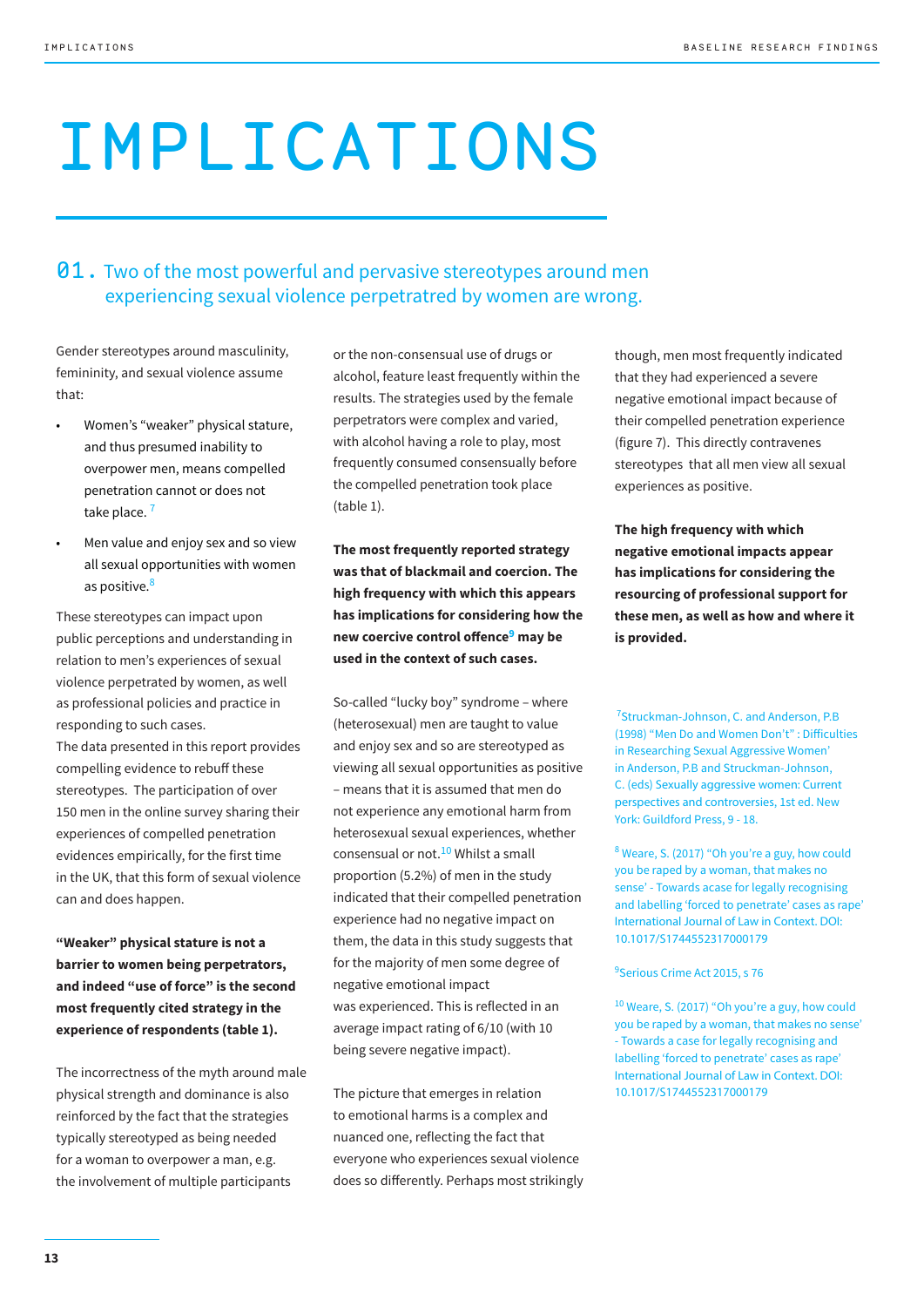### **02.** The majority of men know the female perpetrator.

Most of the men reported that they knew the female perpetrator in some capacity, with only seven men (4.5%) reporting that the woman was a stranger (figure 6). The relationships ranged from being acquaintances or friends through to wives or girlfriends.

**The high frequency with which the men indicated that they were, or had been, in an intimate relationship (e.g. girlfriend or wife) with the female perpetrator highlights a need to consider whether this form of sexual violence is occurring within a wider context of domestic abuse.** 

Of the seven men (4.5%) who labelled the female perpetrator as a relative, three of them later disclosed the specific relation; a mother, an aunt, and a sister. Of the 18 men (11.7%), who selected the 'other' option (see figure 6), the women involved were identified as including work colleagues, employers, fellow students, a landlady, a babysitter, and a family friend. Some of these could arguably be categorised under the acquaintance/friend category, but it is interesting in and of itself that the men have chosen to label them differently, and it is important to respect the categorisation that has been chosen by the respondents.

### **03.** Men who have experienced compelled penetration are dealing with their experiences in isolation and without support.

The majority of men did not report being compelled to penetrate a woman, either to the police or to friends and family. The reporting rate to the police of 1.7% is even lower than the reporting rate for women who have experienced serious sexual violence, which stands at around 15%.<sup>11</sup> The extremely low reporting rate in compelled penetration cases suggests a clear lack of engagement by these men with the police and criminal justice process.

The great majority (80%) of men did not disclose their experience to their family or friends. Lack of disclosure in sexual violence cases is common. However, this finding, combined with the fact that three-quarters (74.5%) of the men had not sought support for the negative emotional effects of their forced-to-penetrate experience, suggests that men are left isolated and alone when dealing with what has happened.

Initial steps that could be taken to combat this isolation include raising public awareness of the issue of compelled penetration so that it is no longer a "hidden" crime, and clearer signposting to support services available for men who experience sexual violence.

**The lack of knowledge around these cases (due to the previous issue of a lack of empirical evidence) highlights**  **that more training and awareness in relation to compelled penetration cases for groups and organisations likely to encounter these men would be beneficial, including the police, health services, and specialist support organisations.** 

11Ministry of Justice et al., (2013) 'An overview of Sexual Offending in England and Wales - Statistics Bulletin (January 2013) http://webarchive.nationalarchives. gov.uk/20160105160709/https://www.gov. uk/government/uploads/system/uploads/ attatchment\_data/file/214970/sexual-offendingoverview-jan-2013.pdf p.6